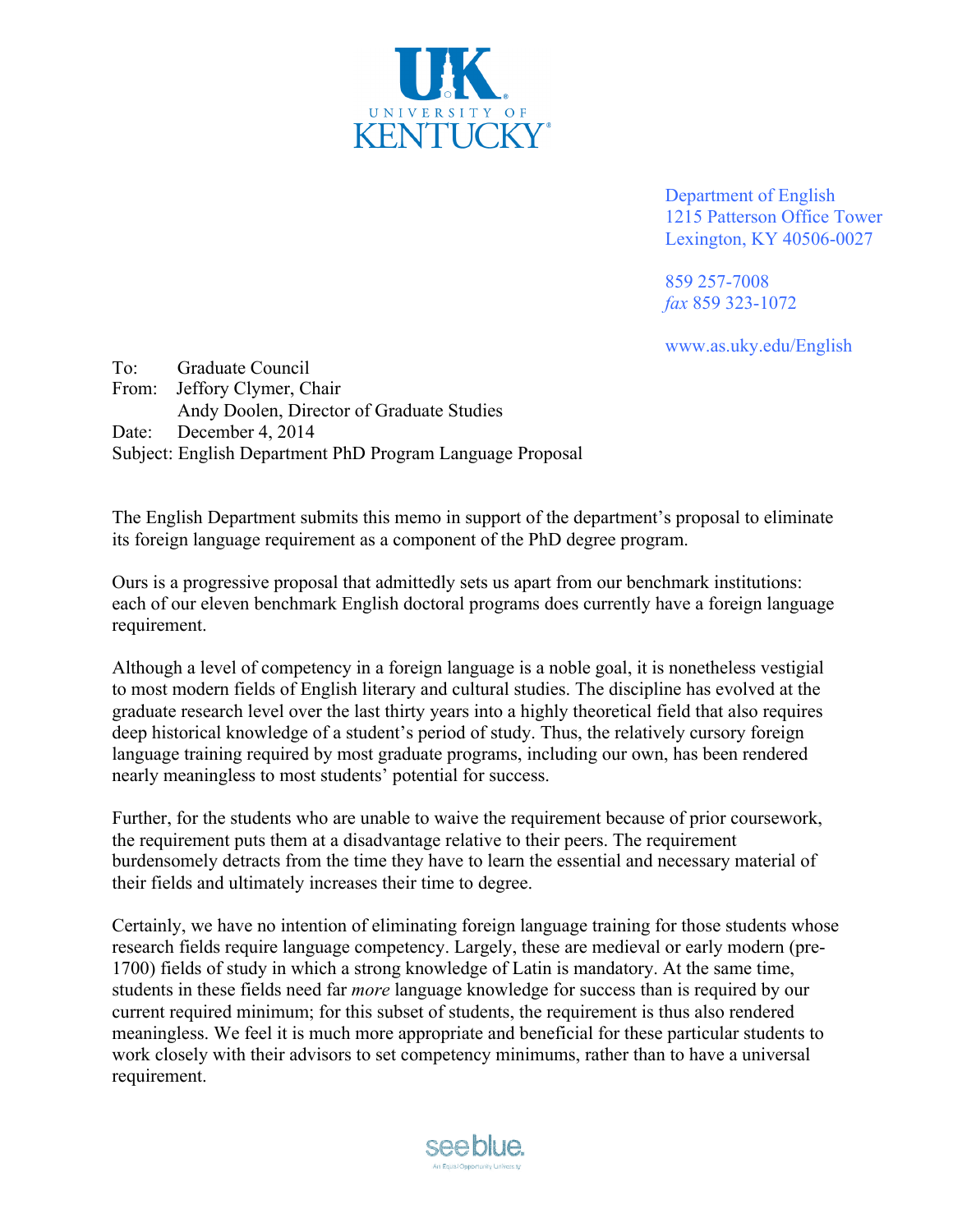#### **CHANGE DOCTORAL DEGREE PROGRAM FORM**

#### **GENERAL INFORMATION**

| Arts and Sciences<br>College:                                                                                                                                                            |               | English<br>Department:                                         |                                 |  |  |  |  |
|------------------------------------------------------------------------------------------------------------------------------------------------------------------------------------------|---------------|----------------------------------------------------------------|---------------------------------|--|--|--|--|
| English<br><b>Current Major Name:</b>                                                                                                                                                    |               | English<br><b>Proposed Major Name:</b>                         |                                 |  |  |  |  |
| PHD<br><b>Current Degree Title:</b>                                                                                                                                                      |               | PHD<br>Proposed Degree Title:                                  |                                 |  |  |  |  |
| <b>Current Formal</b><br>N/A<br>Option(s):                                                                                                                                               |               | <b>Proposed Formal</b><br>Option(s):                           | N/A                             |  |  |  |  |
| <b>Current Specialty Fields</b><br>N/A<br>w/in Formal Option:                                                                                                                            |               | <b>Proposed Specialty Fields</b><br>N/A<br>w/in Formal Option: |                                 |  |  |  |  |
| Date of Contact with Associate Provost for Academic Administration <sup>1</sup> :<br>6/3/2014                                                                                            |               |                                                                |                                 |  |  |  |  |
| 2013 pp 187-190<br>Bulletin (yr & pgs):                                                                                                                                                  | $CIP Code1$ : | 23.0101                                                        | Today's Date:<br>9/11/2014      |  |  |  |  |
| Accrediting agency (if applicable):                                                                                                                                                      |               |                                                                |                                 |  |  |  |  |
| $\boxtimes$ Semester following approval.<br><b>Requested Effective Date:</b>                                                                                                             |               | OR                                                             | Specific Date <sup>2</sup> :    |  |  |  |  |
| <b>Dept Contact Person:</b><br><b>Andrew Doolen</b>                                                                                                                                      |               | Phone:<br>859-257-1488                                         | Email:<br>avdool2@email.uky.edu |  |  |  |  |
| <b>CHANGE(S) IN PROGRAM REQUIREMENTS</b>                                                                                                                                                 |               |                                                                |                                 |  |  |  |  |
|                                                                                                                                                                                          |               | Current                                                        | Proposed                        |  |  |  |  |
| 1. Number of transfer credits allowed:<br>(Maximum is Graduate School limit of total of 9 hours (or 25% of the credit hours needed to fulfill the pre-qualifying residency requirement.) |               |                                                                |                                 |  |  |  |  |
| 2. Residence requirement:                                                                                                                                                                |               |                                                                |                                 |  |  |  |  |
| (Minimum of one year before and after Qualifying Exams.)<br>reading knowledge of one foreign                                                                                             |               |                                                                |                                 |  |  |  |  |
| 3. Language(s) and/or skill(s) required:                                                                                                                                                 |               | language required                                              | no foreign language requirement |  |  |  |  |
| 4. Provisions for monitoring progress<br>and termination criteria:                                                                                                                       |               |                                                                |                                 |  |  |  |  |
| 5. Total credit hours required:                                                                                                                                                          |               |                                                                |                                 |  |  |  |  |
| 6. Required courses:                                                                                                                                                                     |               |                                                                |                                 |  |  |  |  |
| 7. Required distribution of courses<br>within program:                                                                                                                                   |               |                                                                |                                 |  |  |  |  |
| 8. Minor area or courses outside<br>program required:                                                                                                                                    |               |                                                                |                                 |  |  |  |  |
| 9. Distribution of courses levels required<br>(400G-500/600-700):                                                                                                                        |               |                                                                |                                 |  |  |  |  |
| 10. Qualifying examination                                                                                                                                                               |               |                                                                |                                 |  |  |  |  |

<sup>&</sup>lt;sup>1</sup> Prior to filling out this form, you MUST contact the Associate Provost for Academic Administration (APAA). If you do not know the CIP code, the APAA can provide you with that during the contact.<br><sup>2</sup> Programs are typically made effective for the semester following approval. No program will be made effective until all approvals are received.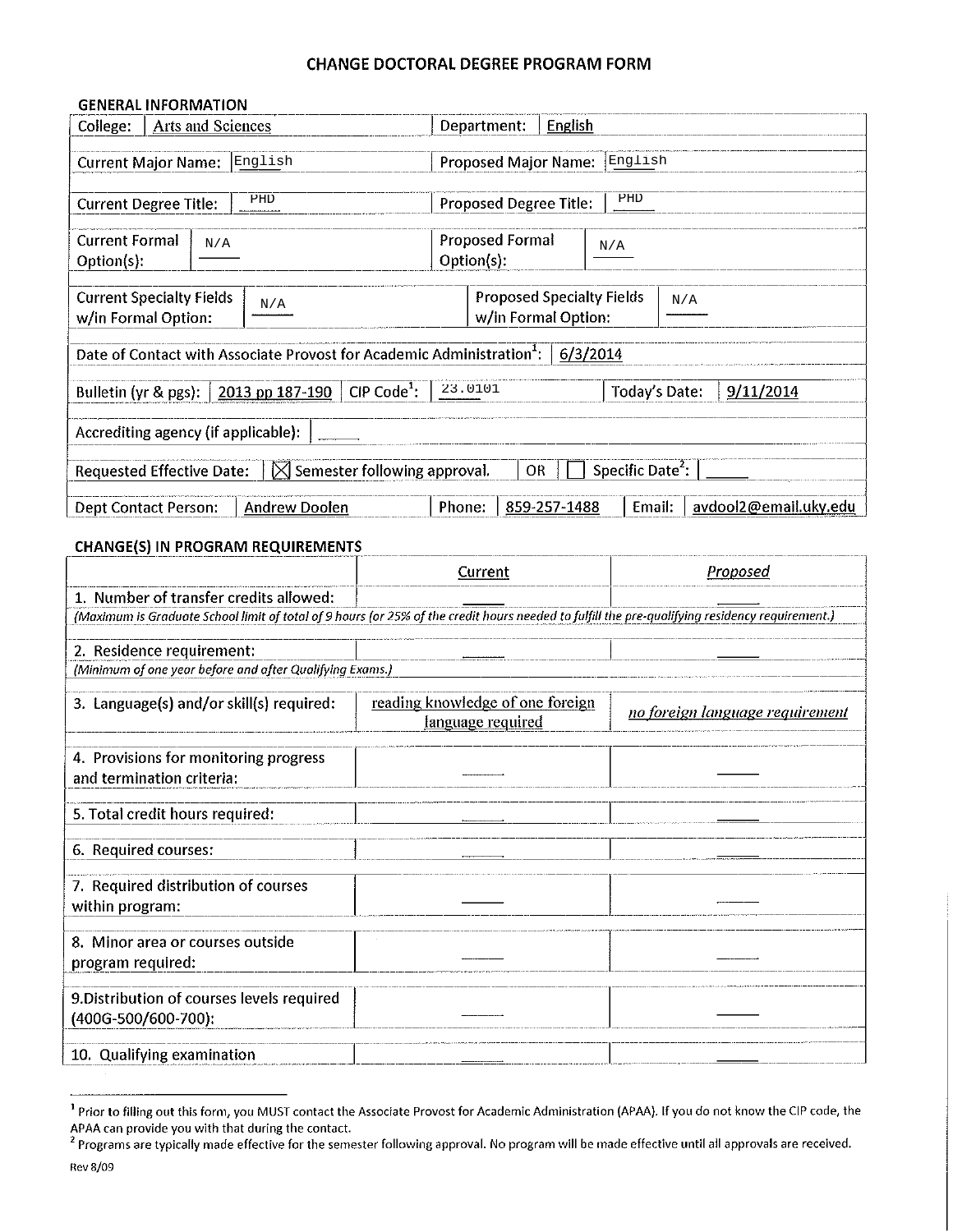#### **CHANGE DOCTORAL DEGREE PROGRAM FORM**

| requirements:                                                                                                                                                                                                                                   |
|-------------------------------------------------------------------------------------------------------------------------------------------------------------------------------------------------------------------------------------------------|
| 11. Explain whether the proposed changes to the program (as described in numbers 1 through 10) involve courses<br>offered by another department/program. Routing Signature Log must include approval by faculty of additional<br>department(s). |
| The courses that currently fulfill this requirement are housed in the Modern and Classical Languages Department.                                                                                                                                |
| This change was approved through email on September 12 <sup>th</sup> , 2014, by Dr. Jeanmarie Rouhier-Willoughby, Chair of                                                                                                                      |
| the Department of Modern and Classical Languages, Literatures and Cultures (the note is copied below and the email                                                                                                                              |
|                                                                                                                                                                                                                                                 |
| is attached to this document):                                                                                                                                                                                                                  |
| Catherine, MCLLC approves the change.                                                                                                                                                                                                           |
| <b>Jeanmarie</b>                                                                                                                                                                                                                                |
|                                                                                                                                                                                                                                                 |
| *********************************                                                                                                                                                                                                               |
| Jeanmarie Rouhier-Willoughby                                                                                                                                                                                                                    |
|                                                                                                                                                                                                                                                 |
| Professor of Russian, Folklore and Linguistics                                                                                                                                                                                                  |
| Chair, Department of Modern and Classical Languages, Literatures and Cultures                                                                                                                                                                   |
| Division of Russian and Eastern Studies                                                                                                                                                                                                         |
| 12. Other requirements not covered above:                                                                                                                                                                                                       |
|                                                                                                                                                                                                                                                 |
|                                                                                                                                                                                                                                                 |
| 13. What is the rationale for the proposed changes? If the rationale involves accreditation requirements, please                                                                                                                                |
| include specific references to those requirements.                                                                                                                                                                                              |
| The Ph.D in English wishes to drop the foreign language requirment for completion of this doctorate. The                                                                                                                                        |
|                                                                                                                                                                                                                                                 |
| contemporary study of literature and culture at the doctoral level is an intense program that emphasizes theoretical and                                                                                                                        |
|                                                                                                                                                                                                                                                 |
| historical methodologies. A low-to-moderate proficiency in a foreign language is not as pertinent in most sub-fields                                                                                                                            |
| of English literature and cultural studies. The average time-to-degree for our 2013-2014 doctoral graduates was 9.4                                                                                                                             |
| years. With our students being required to move from a 2-1 to a 2-2 teaching load, starting fall 2014, a requirement                                                                                                                            |
| that is, in most cases, tangential to their field of study is an unnecessary impediment to their already strained progress                                                                                                                      |
| in the program. While many students come into the program already meeting the foreign language requirement (out of                                                                                                                              |
|                                                                                                                                                                                                                                                 |
| <del>or them had not already furnited the requirement), those who</del>                                                                                                                                                                         |
|                                                                                                                                                                                                                                                 |
| graduate course hours.                                                                                                                                                                                                                          |
|                                                                                                                                                                                                                                                 |
| In our program, a strong knowledge of a foreign language is only necessary in the subfields of Medieval and early                                                                                                                               |
| Modern literature. However, students in those subfields have received language training prior to entering the PhD                                                                                                                               |
| program. The admissions application, including prior coursework, letters of recommendation, a statement of purpose,                                                                                                                             |
| and writing sample, provides ample evidence of a student's language training. If they didn't have it, they would not                                                                                                                            |
| have been admitted in the first place. Moreover, only a tiny number of students actually pursue research in these                                                                                                                               |
| subfields, since we have only two faculty members in Medieval and early Modern literature. No doctoral student is                                                                                                                               |
| currently doing research in Medieval literature and we offer no graduate courses in that subfield.                                                                                                                                              |
|                                                                                                                                                                                                                                                 |
| We acknowledge the possibility that it may be necessary, in exceptional cases, for a student in these subfields to                                                                                                                              |
| pursue further language training. Should this occur, the student's director and advisory committee will determine if                                                                                                                            |
| this is necessary. If further training is deemed necessary, then the committee members will oversee the course of study<br>and assess the student's proficiency.                                                                                |

Many students come into the program already meeting the foreign language requirement (out of the 13 doctoral students in our Fall 2013 cohort, only 2 of them had not already fulfilled the requirement). To date, those who have not met the requirement, and hence have been required to take a foreign language course, cannot apply the foreign language credit hours toward their graduate course hours.